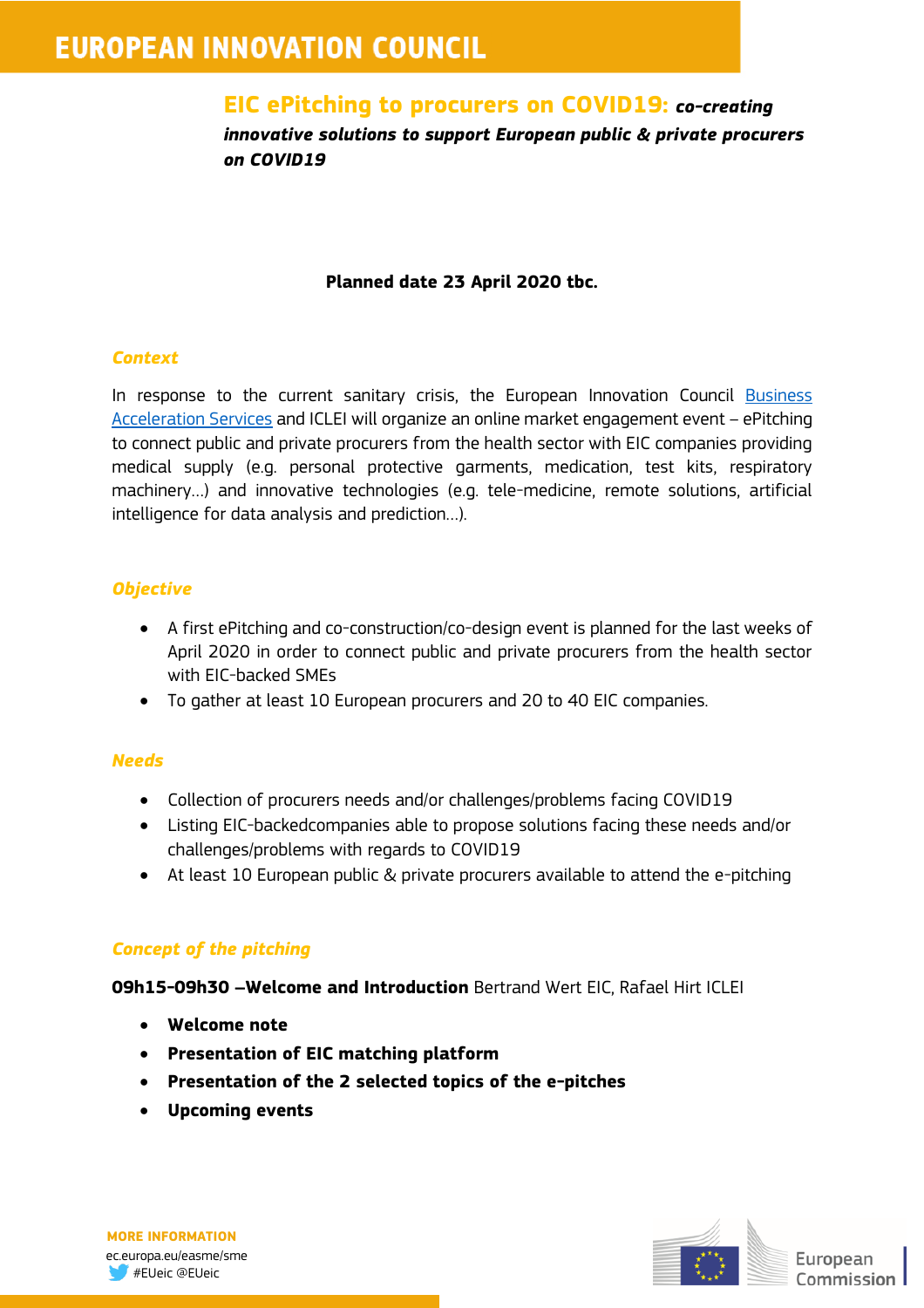**09h30-10h –** challenge-based procurement – presentation of 5 challenges/problems that European public & private procurers are currently facing in fighting COVID19

*2 minutes per procurers with 4 minutes max Q&A* 

 List of 5 procurers presenting their challenges/problems they are/will face with COVID19 outbreak

On the following 3 topics, 2 will be chosen on the base of procurers needs and challenges that will participate to the e-pitching event:

- **1. Medical devices**: EIC companies with medical devices to help the COVID19 outbreak
- **2. Biotechnology / Health - Drugs, antimicrobials**: EIC Beneficiaries explore new antimicrobials and drugs to tackle new virus
- **3. Tools for Prediction & stopping the spread of new diseases**: Discover 4 EIC innovations working in the contagion phenomena

#### **10h-11h –** 1 st ePitching

*2 minutes per companies with 2 minutes max Q&A - maximum 10 EIC companies pitching*

**11h-11h15 –** coffee break – possibility of bilateral meeting between EIC companies & procurers

#### **11h15-12h-15 –** 2<sup>nd</sup> ePitching

*2 minutes per companies with 2 minutes max Q&A - maximum 10 EIC companies pitching*

## **12h15-12h45** – presentation of **potential financial support by EIC/EC of innovative procurers**

- Presentation of Horizon2020 calls by Henriette Van-Eijl DG RTD
	- 1. Pre-commercial procurement (PCP) for integrated care solutions <https://62.141.38.134/topics/SC1-BHC-20A-2020/show>
	- 2. Public procurement of innovative solutions (PPI) for diagnostics for infectious diseases<https://62.141.38.134/topics/SC1-BHC-20B-2020/show>